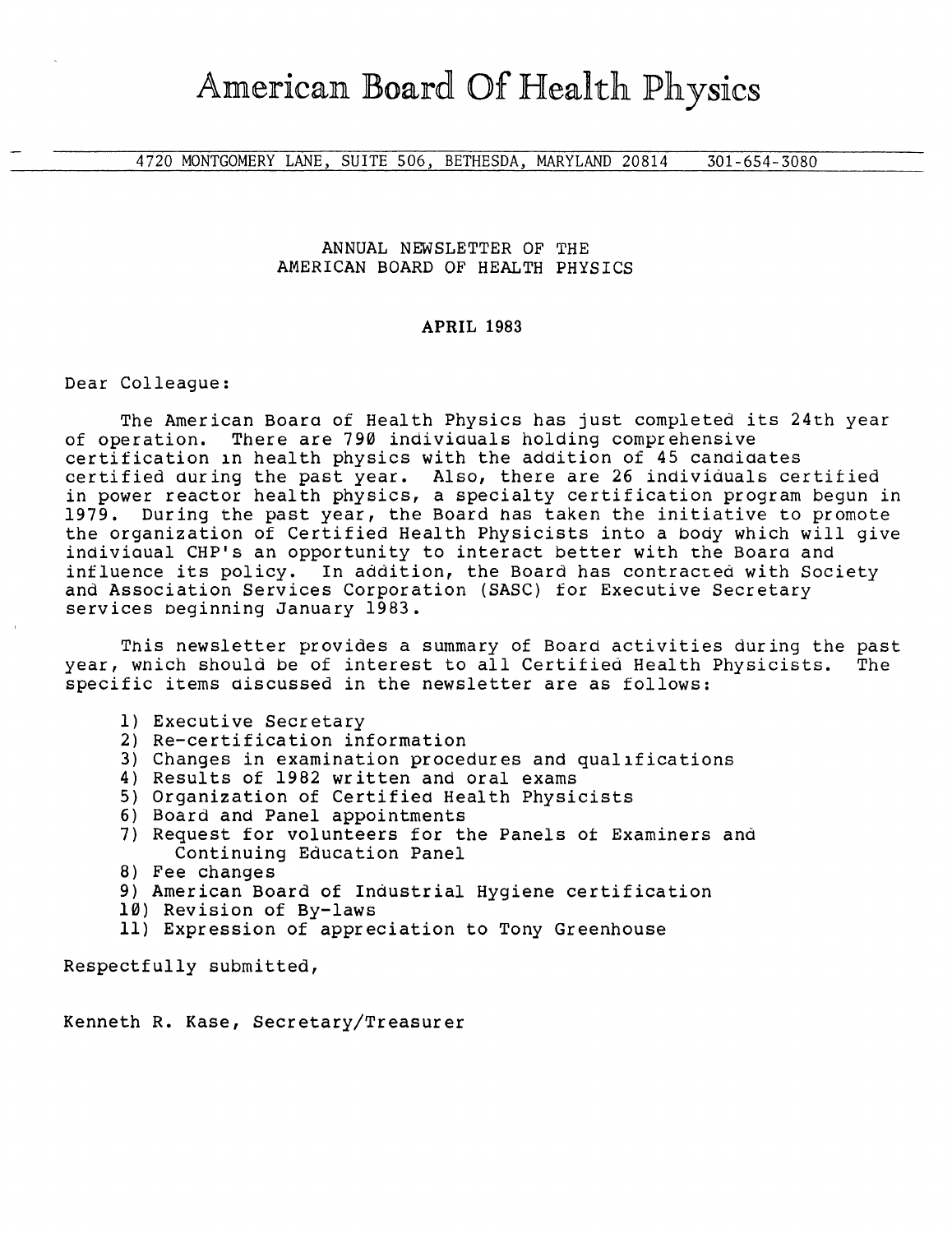### 1: Executive Secretary

Two years ago when Mike Terpilak retirea from the Board, the Board<br>acted with him for Executive Secretary services. This was the first contracted with him for Executive Secretary services. time the American Board had utilized the services of an Executive Secretary, ana over the past two years Mike, ana Beth Taschner, have performed an extremely important function in bringing some order to Board operations and records. The Board's functions have increased in the past years because of the initiation of the re-certification program and the<br>necessity of certifying continuing education courses. In addition, there necessity of certifying continuing education courses. has been a significant increase in the number of persons applying for exams, which nas entailea more work on the part of the Board and its Executive Secretary. As the members of the Boara became more aware of the services which were needed and the services which an Executive Secretary coula supply, it became clear that the greatest need was for administrative and business management services. Consequently, as of 1 January 1983, the Executive Secretary services for the American Board of Health Physics will oe proviaed by the Society and Association Services Corporation in Bethesda, MD. Future correspondence should be addressed to:

> American Board *ot* Health Physics Richard J. Burk, Jr., Executive Secretary 4720 Montgomery Lane Bethesda, MD **20814**  301/654-3080

The Boara gives its sincere appreciation to both Mike Terpilak and Beth Taschner for the services they have rendered in this period of transition. We look forward to a continuing association with Mike because of his many years of activity in Board affairs and the expertise which he can bring to the Board, as neeaea, concerning the technical and administrative proceaures of the certification process. He has been retained by SASC as a technical consultant to proviae assistance on ABHP activities.

The tunctions of the Executive Secretary's office will be to process the certification applications, coordinate the testing procedure, communicate results to the applicants, process applications for re-certification, maintain files on each Certified Health Physicist, process course applications for continuing education, and maintain an index of approved courses. In addition, the office will respond to requests for information from Certified Health Physicists and potential applicants and provide general financial ana business management services. Any technical questions regarding the certitication examination process should be referred to a Board member.

## 2: Re-certification information

To remain on the list of active Certified Health Physicists, all those inaiviauals who received their certification prior to 1979 should by now have completea and submitted an application for re-certification. The aeadline tor submission of an application for those certified in the year 1979 is 31 December 1983. All re-certification applications should be sent to the Executive Secretary.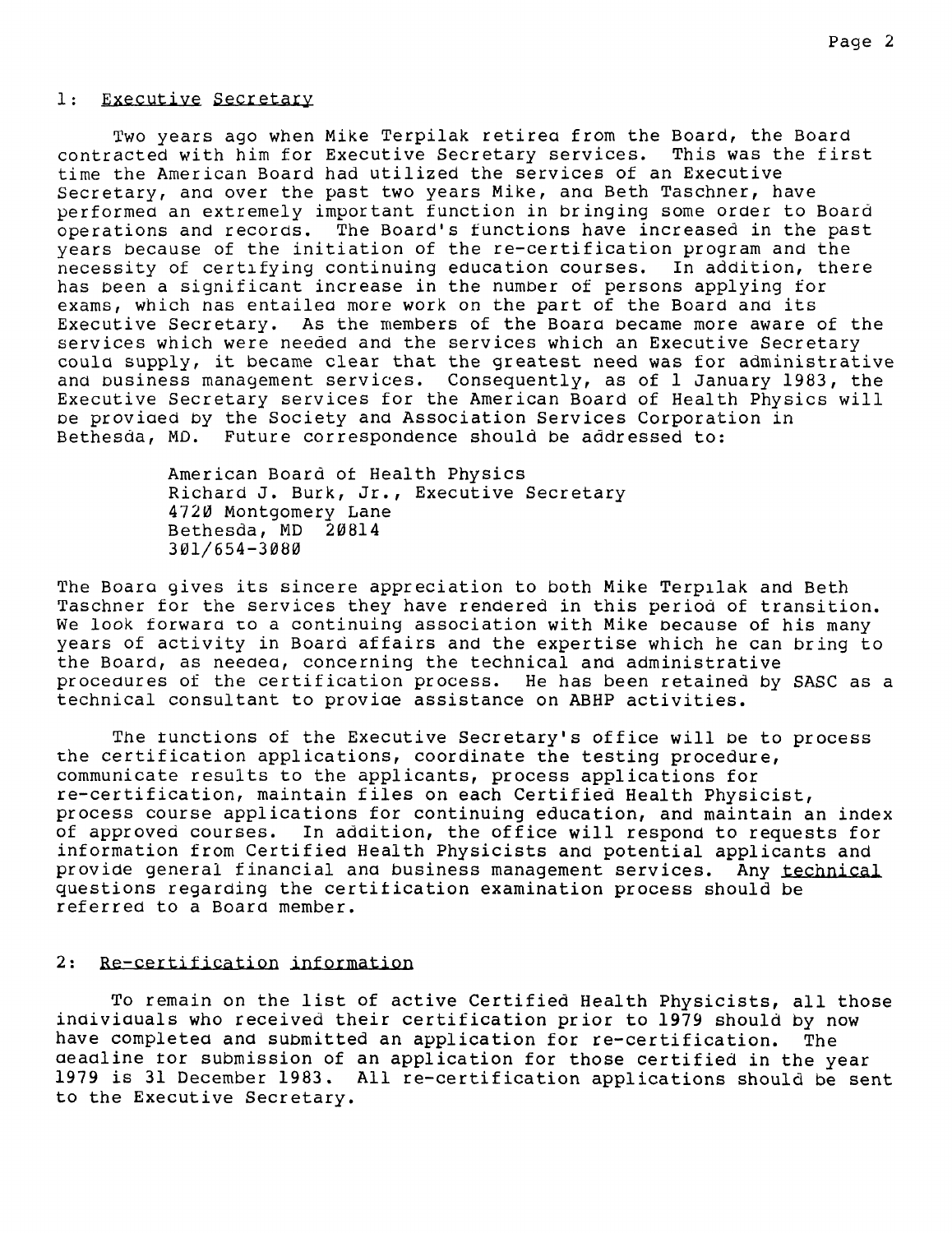Those indiviauals who received their certification prior to 1979 and have not applied for re-certification will be placed on an inactive roster. Active status can be regained by completing and submitting the appropriate application form for re-certification. Only active Certified Health Physicists will be listed in the Health Physics Society handbook as of October 1983.

The Continuing Education Panel approved 90 applications for credit in<br>and by June of this vear had received 59 new applications. The Board 1981 and by June of this year had received 59 new applications. agreed that graduate-level courses in Health Physics, or related areas in which applicants are examined by the Board, and given by accredited universities, may be approved for continuing education credit on the basis of 2 credits per quarter hour of university credit. Application for these credits must be accompanied by appropriate documentation and should be submitted with the application for recertification.

### 3: Changes in examination procedure and qualifications

At the June Board meeting, a revised policy was aaopted governing the procedure for applying for, and being admitted to, the certification exam. The revised policy is as follows:

1) Complete applications (including all letters of recommendation, other supporting documents and required fees) must be received (or postmarked) by the Executive Secretary no later than 15 January of the year the applicant expects to take the examination. Late or incomplete applications will be held for the following year's examination.

2) Candidates will be notified by 1 March of their approval and asked to select the location at which they will write the exam. If no location is selected, the candidate will be assigned to the annual meeting location of the Health Physics Society.

3) Each candidate will be sent an admission card, specifying the location at which he or she should appear for the exam, by certified mail, at least 45 days prior to the exam. A signed return receipt must be received by the Executive Secretary's office to validate the admission card. Each proctor will be sent a list of the approved candidates who have returned signed agreements to appear for the exam at their location. Only persons on the proctor's list will be admitted to the exam.

4) No changes will be allowed.

In addition, the Board has adopted the following policy concerning requirements for eligibility for certification:

1) A Bachelor's degree in a physical science or engineering, or life science with a minor in physical science, from an accredited college or university.

2) Six years of responsible professional-level post-oaccalaureate experience in health physics, of which three years shall be in applied health physics. A Master of Science degree in Health Physics or a closely related area of study may, at the discretion of the Board, be substituted for one year of the required experience; a Ph.D. may be substituted for one year of the required experience; a Ph.D. may be<br>substituted for two years. Technician-level experience will in no<br>case be acceptable as meeting the experience requirements.<br>3) Successfully sitting for t

3) Successfully sitting for the prescribed examinations of the Board.<br>4) These requirements shall not be retroactive and shall not apply to applications received prior to 15 January 1984.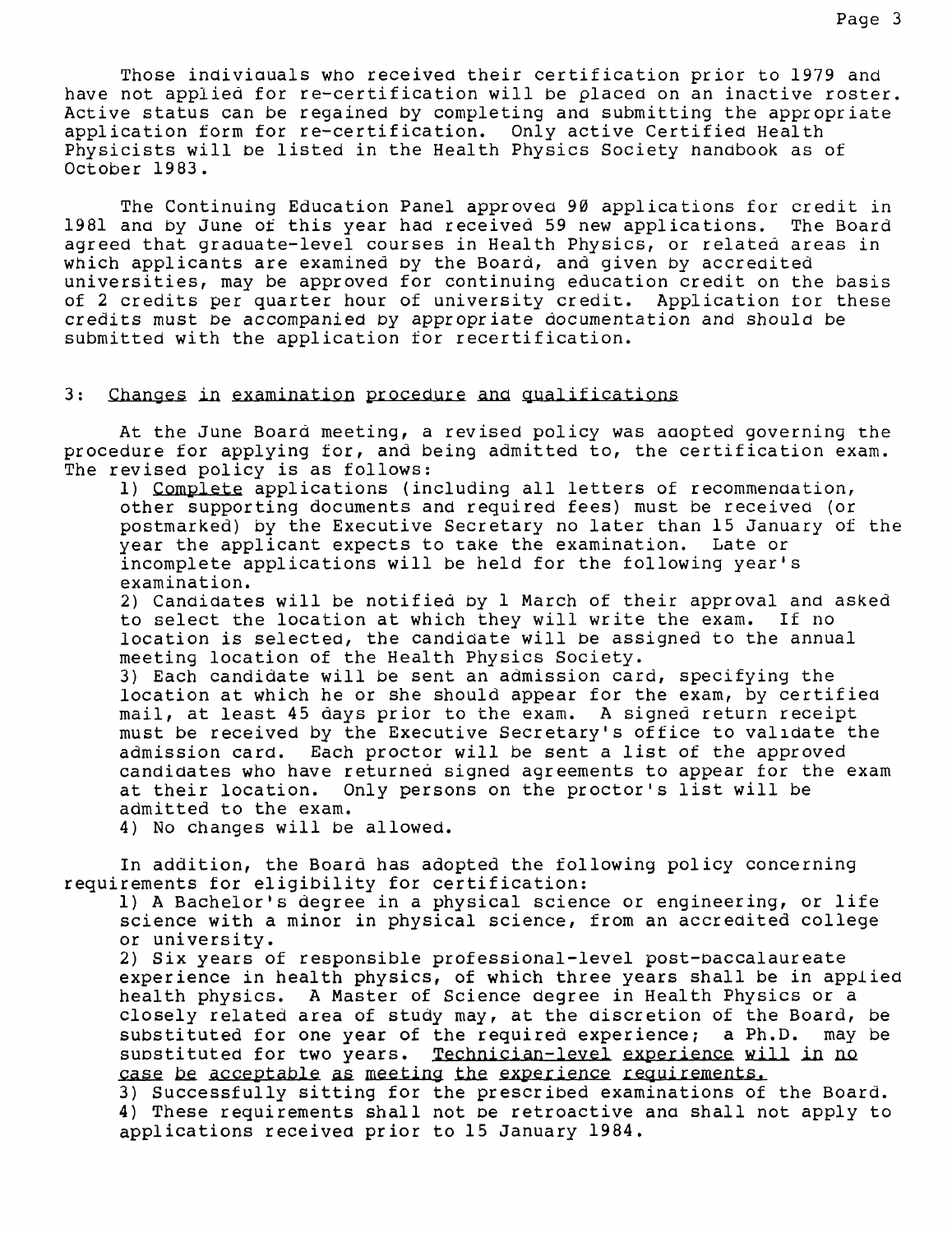### 4: Results of the 1982 written and oral examination

a. Comprehensive certification written exam

Or the 179 candiaates who took Part I *ot* the exam, 103 (58%) passed. or the 61 candiaates completing Parts I and II of the examination, 36 (59%) passed, 10 failea, and 15 will oe offered the option of taking an oral exam or repeating Part I and/or Part II as appropriate.

b. Power reactor specialty exam

Of the 20 candidates taking this exam, 9 (45%) passed, 4 tailed, and 7 will oe ottered the option of an oral examination or retaking the exam.

In addition, two candidates were granted certification with the exam requirement waived, and one candidate who had previously passed Part II, passed Part I this year and was granted certification.

c. Oral examinations

21 candidates appeared for the oral examination at the annual meeting in Las Vegas. Of these candidates, 9 received comprehensive certification in Health Physics.

a. List of health physicists receiving comprehensive certification in 1982:

|    | John P. Albers                                                 | Lester K. Aldrich, II |  |  |
|----|----------------------------------------------------------------|-----------------------|--|--|
|    | John F. Alexander                                              | James H. Barker       |  |  |
|    | David G. Blair                                                 | Richard Burklin       |  |  |
|    | Leslie W. Cole                                                 | J. Donald Cossairt    |  |  |
|    | Edward R. Cumming                                              | Robert T. Devine      |  |  |
|    | Kenneth P. Ferlic                                              | Stephen M. Garry      |  |  |
|    | Glenn P. Glasgow                                               | Ira L. Haas           |  |  |
|    | Robert E. Halliburton                                          | William A. Homyk      |  |  |
|    | Hong-Nian J. Jow                                               | Terry A. Johnson      |  |  |
|    | Lewis Jolly, Jr.                                               | Brian A. Kelly        |  |  |
|    | John D. Kinneman                                               | James M. Langsted     |  |  |
|    | Larry W. Luckett                                               | Paul J. Magno         |  |  |
|    | Larry R. Mckay                                                 | Robert L. Metzger     |  |  |
|    | Robert L. Morris                                               | Scott P. Murray       |  |  |
|    | Wilbur L. Nees                                                 | Ronald L. Nimitz      |  |  |
|    | Nicholas M. Panzarino                                          | Wu-Hung Peng          |  |  |
|    | Robert P. Powers                                               | G. Gregory Pyle       |  |  |
|    | Bernard R. Quinn                                               | Eugene M. Rollins     |  |  |
|    | Dwight M. Ross                                                 | Michael T. Ryan       |  |  |
|    | John F. Schmitt                                                | David R. Simpson      |  |  |
|    | Dale L. Swindle                                                | Michael G. Trent      |  |  |
|    | Edward A. Tupin                                                | Michael W. White      |  |  |
|    | Robert C. Yoder                                                |                       |  |  |
| e. | List of health physicists receiving certification in the power |                       |  |  |
|    | reactor specialty in 1982:                                     |                       |  |  |
|    | William H. Barley, Jr.                                         | Joseph L. Beer        |  |  |
|    | L. A. Blue                                                     | William T. Cash       |  |  |
|    | Joseph L. Danek                                                | Richard W. Dubiel     |  |  |
|    | Steven Masciulli                                               | Joseph E. Massey      |  |  |
|    | Michael J. Russell                                             | John A. Serabian      |  |  |
|    | John R. Wray                                                   |                       |  |  |
|    |                                                                |                       |  |  |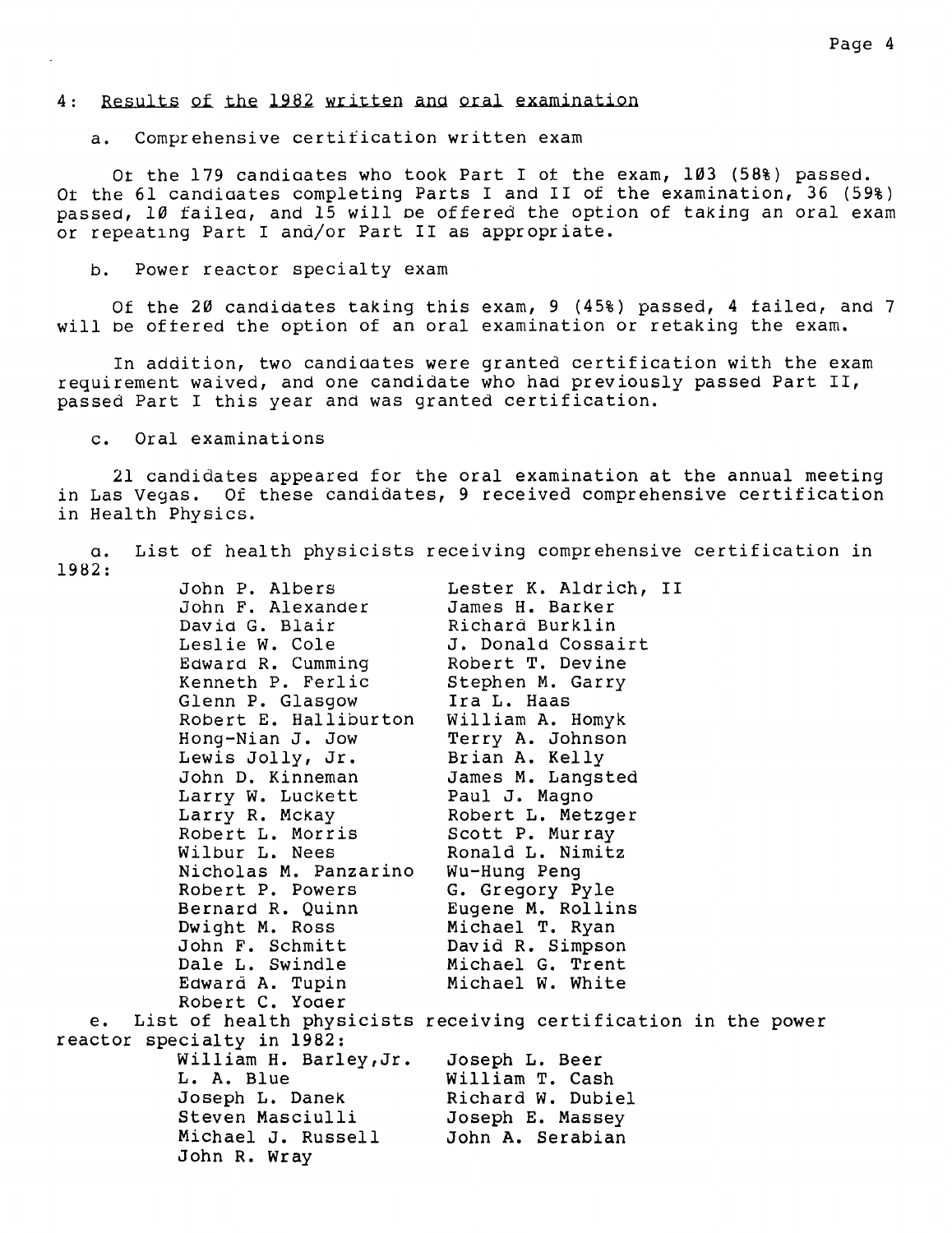## 5: Organization of Certified Health Physicists

At the Health Physics Society meeting in Las Vegas, the American Board of Health Physics conducted an information session for all Certified Health Physicists in attendance. At that session, the Board's activities as well as its financial condition were discussed in great detail. As a result of that meeting, a Steering Committee was organizea to develop a proposal for an organization of Certitied Health Physicists. Jack Selby, of Battelle Northwest Laboratories, was chosen to chair this committee.

At the present time, this committee is working on a proposed organizational structure, a statement of purpose and proposed oy-laws and methoas of operation for such an organization. A dratt of this proposal is expected to be availaole prior to the 1983 Health Physics Society meeting in Baltimore. When available, it will be sent to all Certitied Health Physicists for their information and reactions.

## 6: Board and panel appointments

a. Boara appointments

Jerry Everett was nominated by the Health Physics Society Board of Directors and appointea to the Board for a full term beginning in January 1983.

The tollowing officers have been elected for 1983: Neil Gaeta, Chairman Lester Slaback, Vice-Chairman Kenneth Kase, Secretary/Treasurer

o. Panel appointments Comprehensive Certification Examination Panel: The tollowing individuals have accepted four-year appointments to the Panel: John Kaufman, Dale Denham, John Arras.

The Panel officers for the coming year will be: Leroy F. Booth, Chairman Carl Distenfeld, Vice-Chairman

Power Reactor Examination Panel: The following individuals have accepted four-year appointments to the Panel: Dennis Quinn, Gerald Troup. Officers appointed for the panel beginning January 1983 are:

> John Mann, Chairman John Kelly, Vice-Chairman

Continuing Education Panel: Bernie Shleien has accepted appointment as Chairman for 1983.

The Board is very appreciative of the work of outgoing Panel members, and especially of the services of the retiring chairpersons, Jerry Everett, Bill Allen and Jean St. Germain.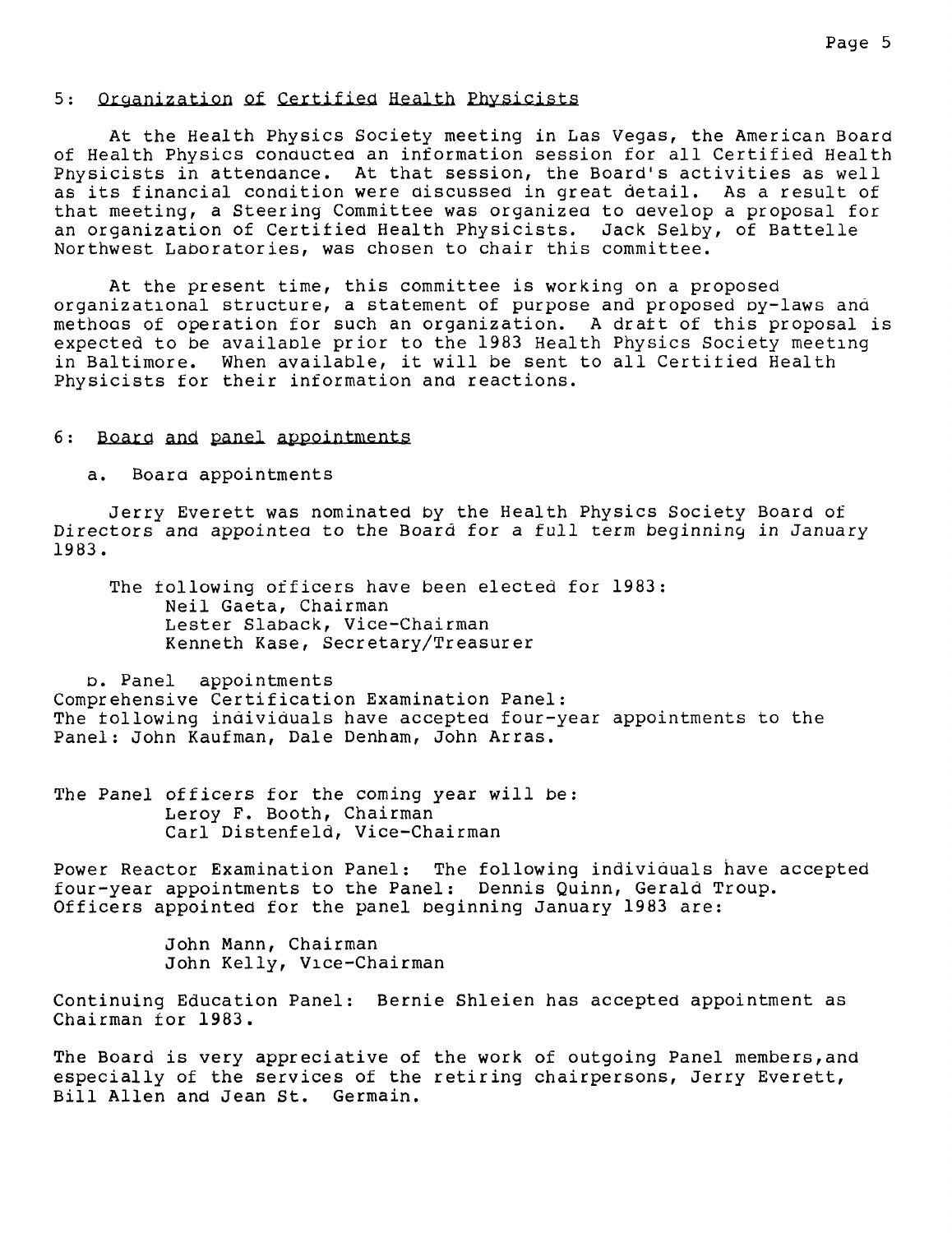7: Request for volunteers for Panel of Examiners and Continuing Education Panel

Any Certified Health Physicist who is interested in serving on a Panel of Examiners or the Continuing Eaucation Panel are encouraged to contact any member of the Board or the respective panel chairman. The function of the Comprehensive Examination Panel is to revise and update Part I of the Exam and generate and grade Part II of the Comprehensive Exam. Occasionally, Panel members also serve on the oral examination panels. The Power Reactor Examination Panel prepares and grades Part II of the Power Reactor Exam. The function of the Continuing Education Panel is to review courses submitted for continuing education requirements and assign appropriate continuing education credit.

#### 8: Fee changes

To meet the continuingly increasing expenses associated with administering the certification exams, the continuing education program and the re-certification of health physicists, the Board decided that certain increases needed to be made in the fees charged for these examinations and for the re-certification program. Consequently, as of 15 January 1983, the ree for the Certification Exam will be \$150.00 for each part. In addition, the same fee, \$150.00, will be charged for certification in the power reactor specialty, whether or not an examination is required. The \$40.00 fee tor the certificate plaque will be eliminated starting in 1984.

As of 1 January 1983, an annual \$25.00 fee will be instituted for maintenance of certification (\$100.00 total over a 4 year recertification<br>cycle). The present \$20.00 re-certification fee will be eliminated. To The present \$20.00 re-certification fee will be eliminated. To remain an active Certified Health Physicist, an individual will be required to meet the re-certification requirements and pay the total \$100.00 maintenance fee.

## 9: American Board of Industrial Hygiene certification

The American Board of Industrial Hygiene has adopted a policy to grant certification in their radiologic safety specialty to any Certified Health Physicist who passes Part I of the ABIH certification. This policy will apply only to those health physicists holding comprehensive certification and who are active on the CHP role.

### 10: By-law revision

The Board is in the process of revising its by-laws and a draft revision has been sent to the Health Physics Society Board of Directors for review and comment. This revision is intended to make the American Board of Health Physics more independent from the Health Physics Society and more responsive to Certified Health Physicists.

# 11: Expression of appreciation to Tony Greenhouse

The Board expresses its sincere appreciation to Tony Greenhouse for his 5 years of service on the Board. Tony has served as Chairman of the Board for the past two years.